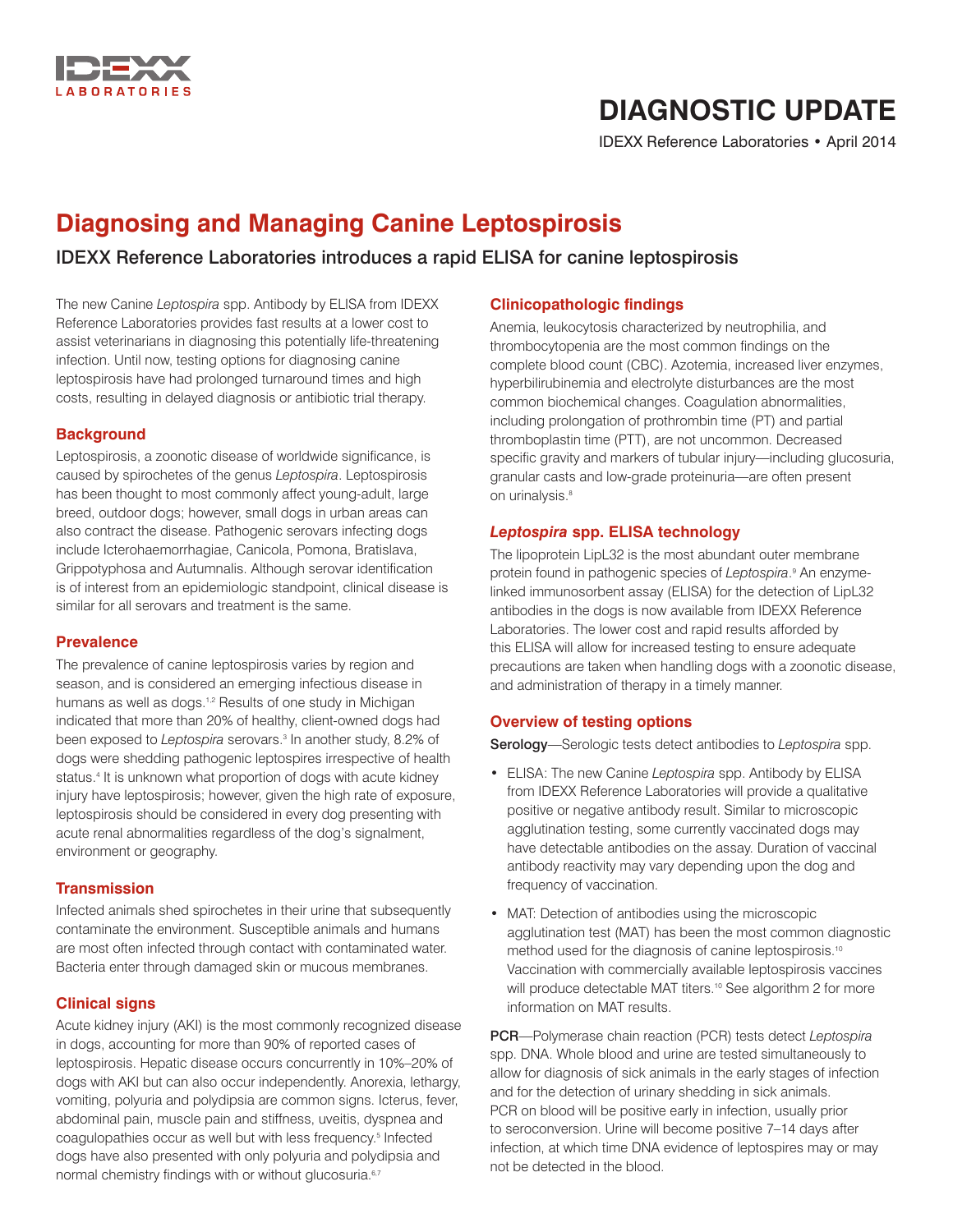#### **Diagnosis**

The diagnosis of canine leptospirosis can be complicated and challenging. The new Canine *Leptospira* spp. Antibody by ELISA provides additional information when performing this complex diagnostic workup. Results should be interpreted in the context of clinical signs, physical examination findings, vaccination history and preliminary blood work and urinalysis. Follow algorithms 1 and 2 when interpreting test results. For the most complete diagnostic workup, it is important to consider both serology and PCR when a patient presents with symptoms consistent with leptospirosis.

#### **Treatment**

For dogs presenting with acute kidney injury, supportive therapy with intravenous fluids is indicated. The dog should be rehydrated and fluids given to support diuresis and replace ongoing losses. Electrolyte disturbances and acid-base abnormalities should be corrected. Most dogs with leptospirosis are polyuric; however, urinary output should be monitored closely. In severe cases, especially if oliguria or anuria develops, referral for hemodialysis should be considered.

Antibiotic therapy is key to specifically treating leptospirosis. When leptospirosis is suspected, antibiotics should be initiated as soon as possible after diagnostic samples have been collected, even prior to confirmation of the diagnosis. Doxycycline (administered orally) or penicillin and its derivatives (i.e., ampicillin [intravenously] or amoxicillin [orally]) are the antibiotics of choice for initial treatment. These drugs terminate leptospiremia within 24 hours, which in turn prevents urinary shedding and transmission of the organism and significantly decreases the risk of zoonotic transfer. To clear renal infections and eliminate the carrier state and chronic shedding, doxycycline should be administered for 3 weeks once oral medication is possible, or if doxycycline is not tolerated, a fluoroquinolone can be administered in conjunction with a penicillin derivative.

#### **Prognosis**

Establishing a definitive diagnosis of leptospirosis is critical. Without specific therapy, permanent renal damage is more common, and the disease is more likely to be fatal. With early recognition and appropriate treatment, the survival rate for dogs with acute kidney disease is approximately 80%.<sup>8,11</sup>

#### **Public health considerations**

Urinary shedding of leptospires poses a zoonotic risk to dog owners and veterinary hospital staff. Urine from infected dogs can infect humans if it comes in contact with mucosal surfaces or a break in the epidermal barrier. One study evaluating 500 dogs used PCR on urine to detect shed leptospires. The results revealed that, irrespective of health status, 8.2% of dogs were shedding pathogenic leptospires.<sup>4</sup> Identifying dogs shedding leptospires allows veterinarians, their staff and the pet owner to take appropriate precautions (e.g., latex gloves, face mask, goggles) when handling the dog's urine and entering urine-contaminated areas.

#### **Ordering information**

test code test name and contents

| 3568 | Leptospira spp. Antibody by ELISA-Canine                                                                                                                                                                                          |
|------|-----------------------------------------------------------------------------------------------------------------------------------------------------------------------------------------------------------------------------------|
|      | Results reported as positive or negative for Leptospira<br>spp. only.                                                                                                                                                             |
|      | <b>Specimen Requirements: 1 mL serum</b>                                                                                                                                                                                          |
|      | <b>Turnaround time: Daily</b>                                                                                                                                                                                                     |
| 3569 | Leptospira spp. Panel-Canine                                                                                                                                                                                                      |
|      | Leptospira spp. RealPCR™ Test, Leptospira spp.<br>antibody by ELISA                                                                                                                                                               |
|      | <b>Specimen Requirements:</b> 2 mL EDTA whole blood<br>(LTT) and 2 mL urine in a sterile container for RealPCR<br>tests (keep refrigerated) and 1 mL serum for serology.<br>Collect specimens prior to antibiotic administration. |
|      | <b>Turnaround time: 1–3 working days</b>                                                                                                                                                                                          |
| 3567 | Leptospirosis Profile-Canine                                                                                                                                                                                                      |
|      | Chem 25, comprehensive CBC, Leptospira spp.<br>antibody by ELISA, urinalysis                                                                                                                                                      |
|      | Specimen Requirements: 2 mL cerum 1 mL LTT                                                                                                                                                                                        |

Specimen Requirements: 2 mL serum, 1 mL LH, two blood smears (preferred), 5 mL urine in a sterile container

Turnaround time: Daily

#### **Contacting IDEXX**

#### Laboratory Customer Support

If you have any questions regarding test codes, turnaround time or pricing, please contact our Laboratory Customer Support Team at 1-888-433-9987.

#### Expert feedback when you need it

If you have any questions on when to use the new Canine *Leptospira* spp. Antibody by ELISA or on how to interpret test results, or if you would like treatment advice, please call for a consultation at 1-888-433-9987.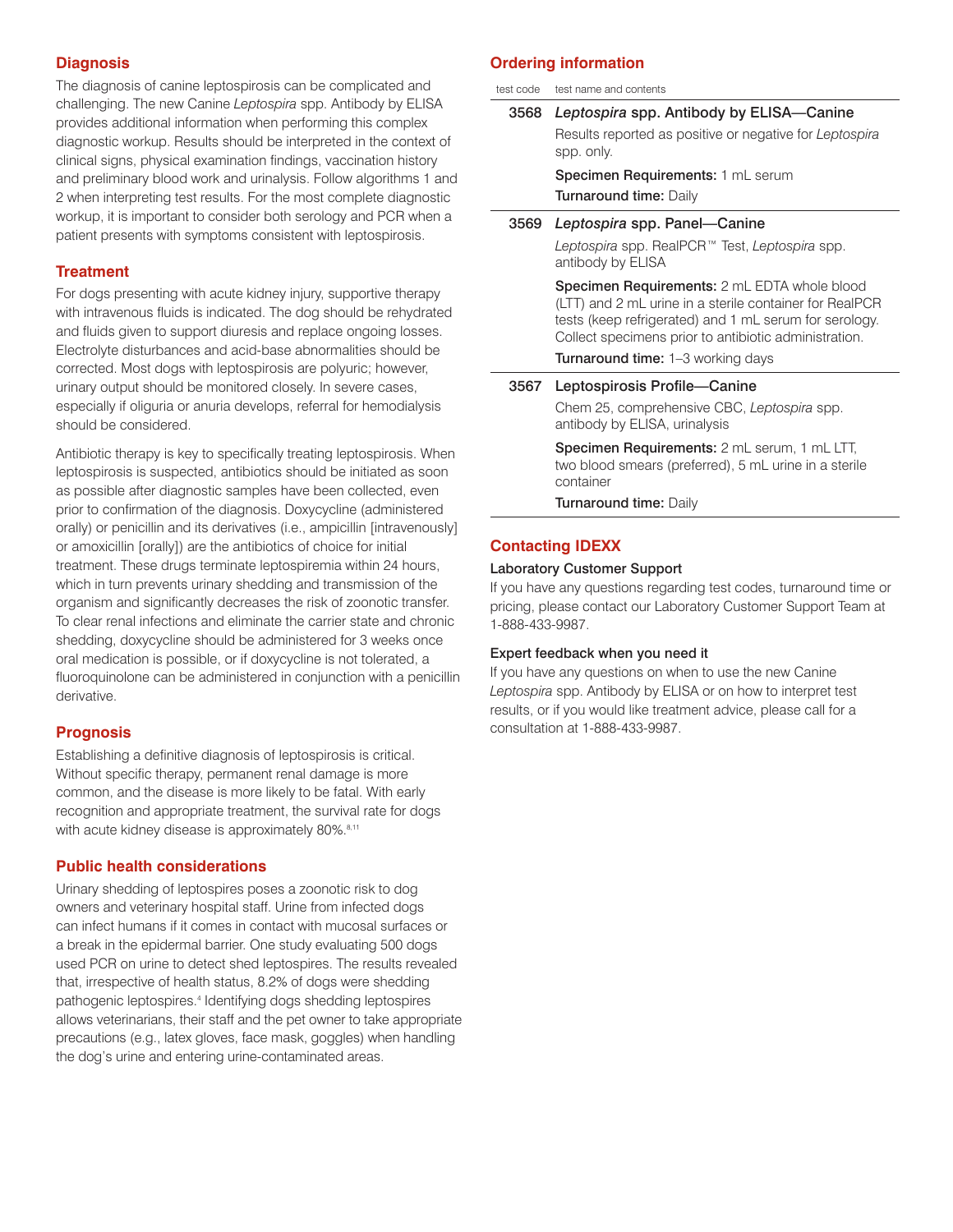